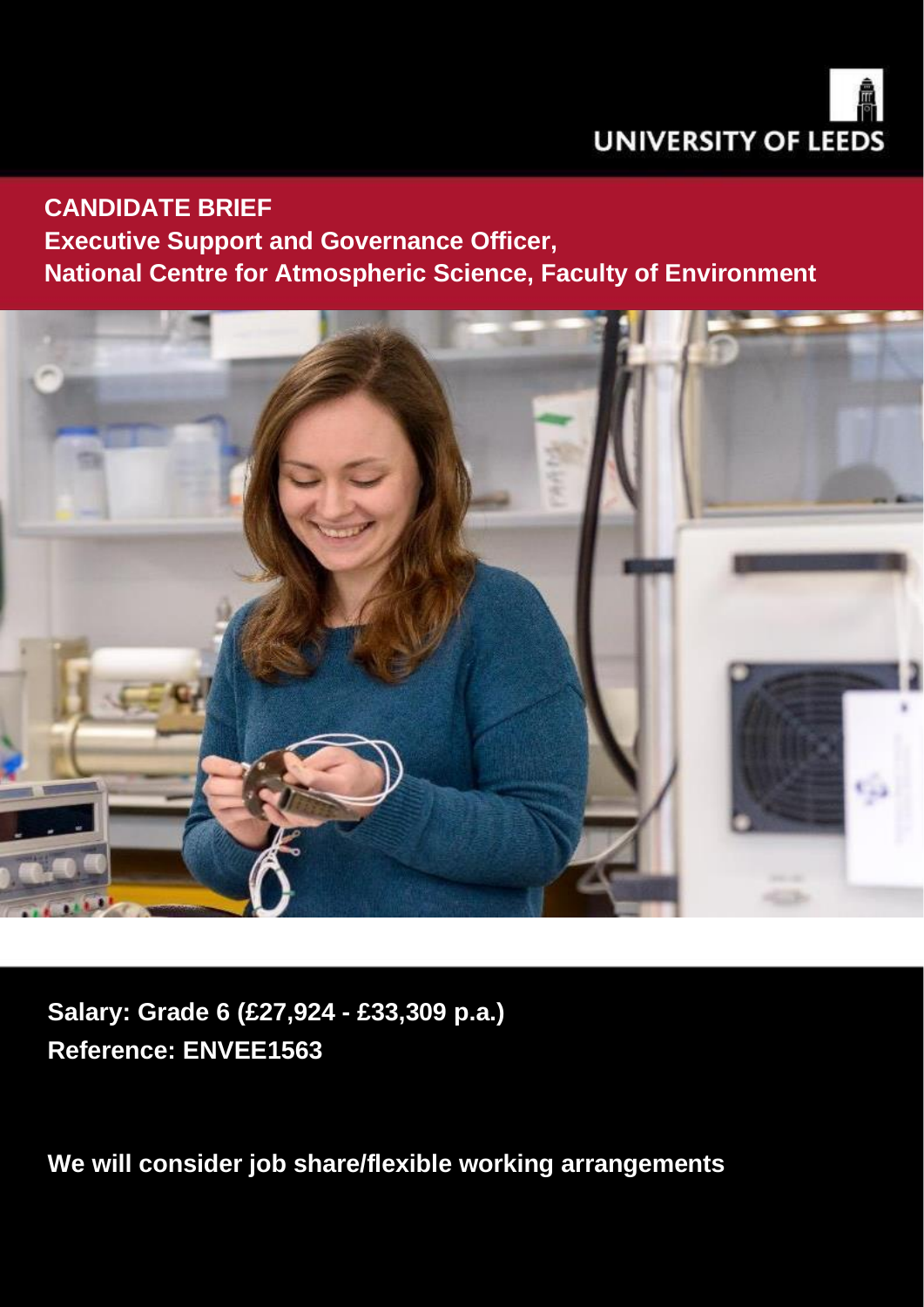## **Executive Support and Governance Officer, National Centre for Atmospheric Science (NCAS), School of Earth and Environment, Faculty of Environment**

**Are you a skilled organiser with experience of servicing senior level committees and meetings? Do you have excellent interpersonal skills with the ability to quickly build trust and positive working relationships with a diverse range of people? Would you like to join a friendly, supportive and enthusiastic operations team, and make a valuable contribution to the running of an internationally-leading research centre?**

The National Centre for Atmospheric Science (NCAS) is one of the six research centres supported by the Natural Environment Research Council (NERC). NCAS pursues long-term research in Climate and High Impact Weather, Air Pollution and Long-Term Global Change. In addition, NCAS provides UK research scientists and others with services and facilities in atmospheric science through the FAAM Airborne Laboratory, the Atmospheric Measurement and Observation Facility, the Centre for Environmental Data Analysis, and the Computational Modelling Services. The annual budget is approximately £30m. NCAS is entirely embedded within several universities and other organisations, including the universities of Leeds, Manchester, York, Reading and Cranfield along with the Rutherford Appleton Laboratory. NERC contracts the University of Leeds as the lead organisation, for NCAS, with the other organisations operating under sub-contracts. All of the staff are employed by their local institutions.

NCAS is seeking to employ an Executive Support and Governance Officer to join the NCAS Operations Team based at its headquarters in Leeds. As a core member of the team, you will support key functions of Governance and Reporting, Directorate Support, and HQ Operations Support and Administration. This is a varied and exciting new role that will offer you a great opportunity to further develop your skills, experience and expertise in a supportive team environment.

NCAS works in partnership and collaboration with many organisations, and has staff and Directors hosted by a number of different universities. Whilst based in Leeds, you will provide support across NCAS. Occasional travel to other NCAS locations and meeting venues in the UK may be required, including overnight stays.

### **What does the role entail?**

As an Executive Support and Governance Officer, your main duties will include:

• Supporting the NCAS Operations Director in ensuring appropriate governance structures, practices, and reporting procedures are developed, implemented and maintained.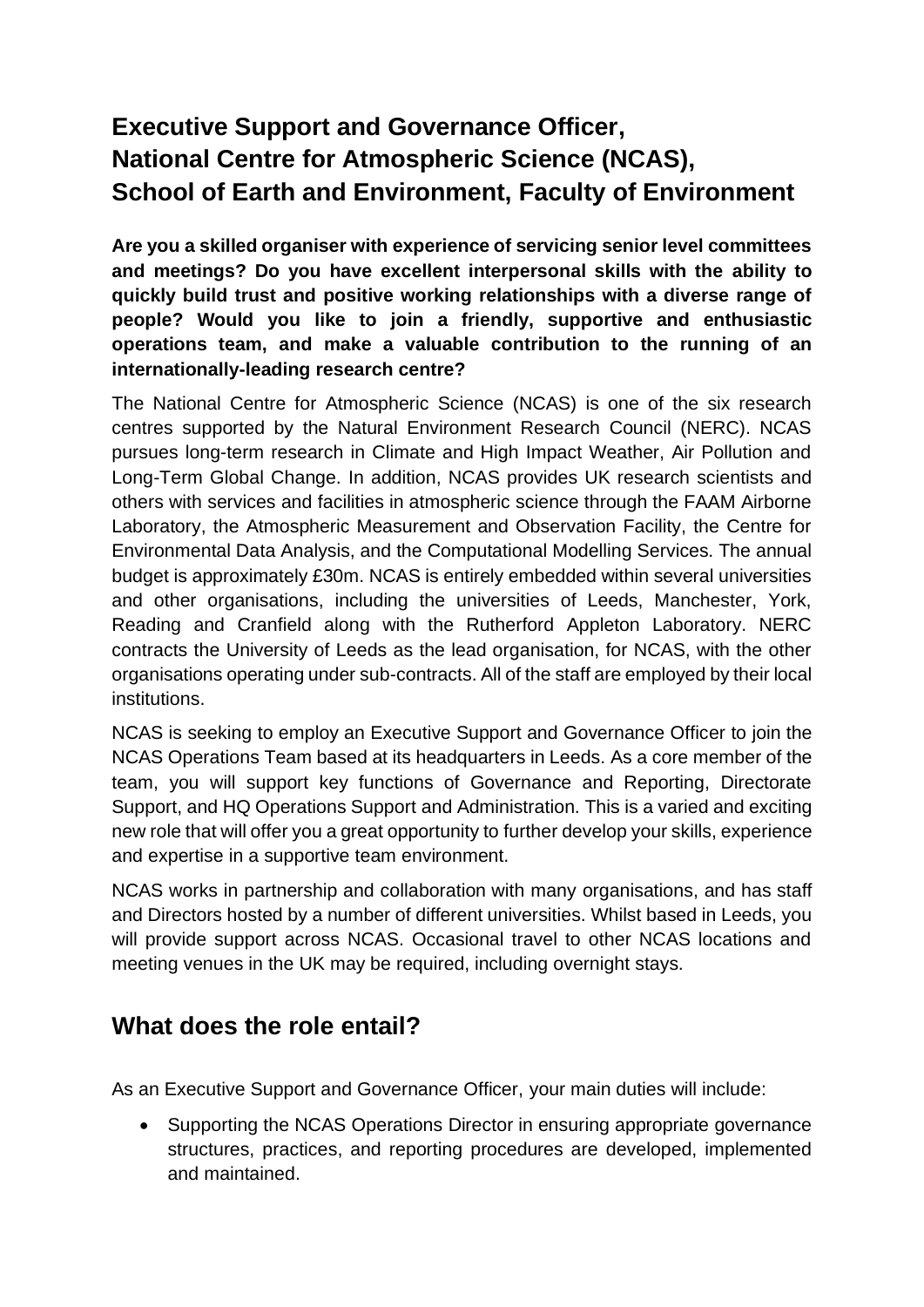- Providing logistical and administrative support to the NCAS Management Board and other principal boards, committees and advisory groups, including the Science Strategy Board, Science Advisory Committee and the Executive Group;
- Coordinating the effective and efficient flow of business through the NCAS governance and advisory structure, ensuring that the annual cycle of business is well balanced and meets the needs of the organisation. This will include gathering, processing and reporting data to and from funding bodies;
- Ensuring that meetings are planned, hosted, delivered and recorded in an effective way; that papers are produced and distributed in a timely manner and that actions from meetings are followed up, supporting meeting chairs before, during and after the meetings;
- Providing effective administrative support and assistance to NCAS directors, adapting your approach as required, and providing different levels of support depending upon their location and available local support. This will include:
	- o Acting as the first point of contact for the directors, diary management, travel (UK & International), arranging visits to NCAS at the University of Leeds and meeting planning.
	- o Ensuring that the relevant NCAS website pages are up to date with information relating directors and committee members.
	- o Handling and protecting sensitive information.
	- o Collecting and organising information and data to support the writing of reports.
- Providing mutual support for other members of the NCAS Operations Support and Administration Team, undertaking a range of duties as required to support the running of the HQ buildings. This will include providing support for training courses, events, and maintaining hospitality provision;
- Establishing and maintaining effective professional relationships across NCAS and the Atmospheric Science, and Natural Environment communities, communicating with a wide array of colleagues, stakeholders, suppliers, and partners.

These duties provide a framework for the role and should not be regarded as a definitive list. Other reasonable duties may be required consistent with the grade of the post.

This role will be expected to work full time on campus at the University of Leeds, however some limited flexible home working may be possible, at the discretion of the Operations Director.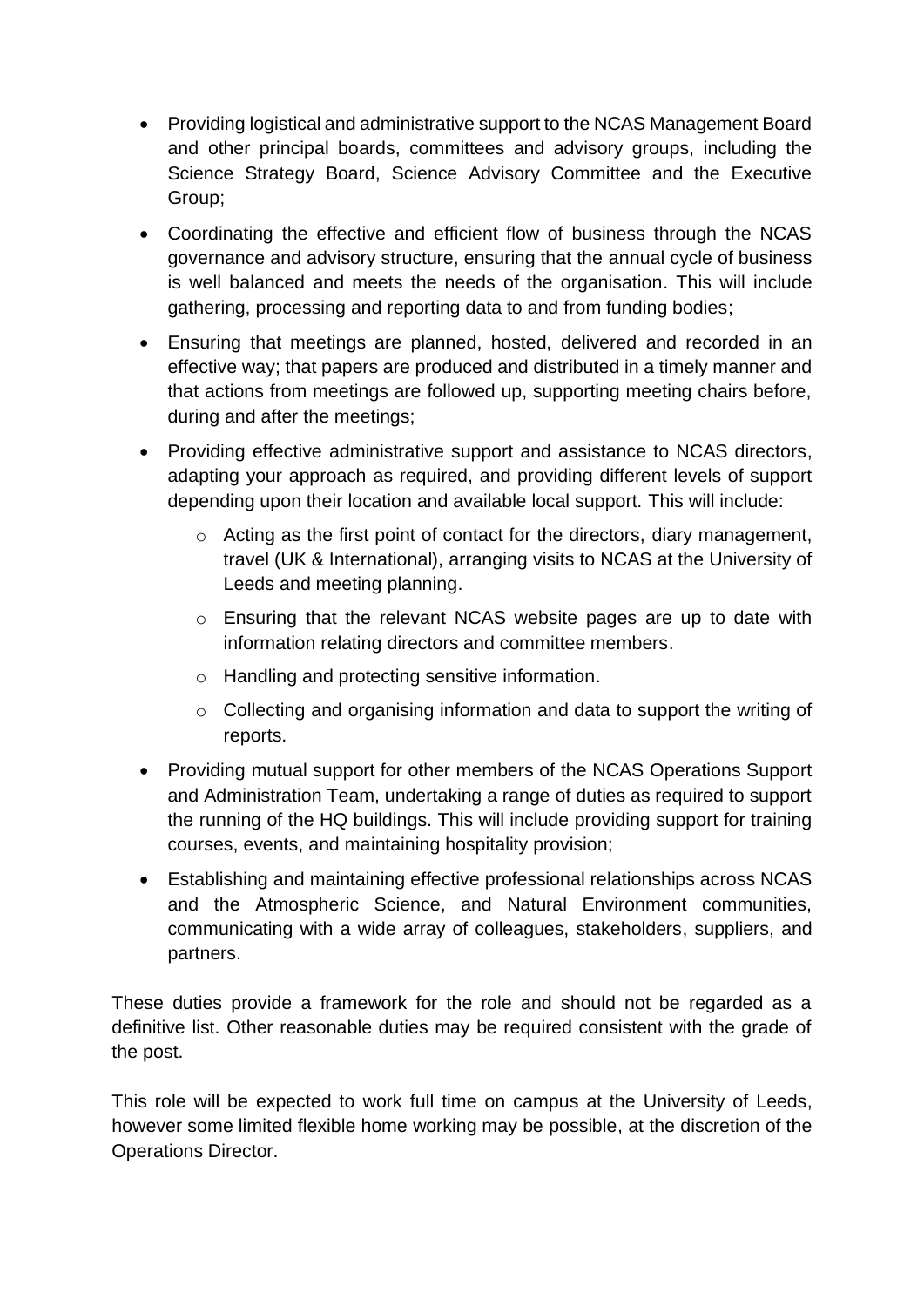## **What will you bring to the role?**

As an Executive Support and Governance Officer, you will have:

- Experience in supporting effective governance structures;
- Experience of providing administrative and personal support to senior staff including diary and travel management, and the appropriate handling of sensitive information;
- Good communication & interpersonal skills with the ability to convey complex information in a clear and concise manner with high attention to detail;
- IT skills, including proficiency in Microsoft Office 365 software, including Word, Excel, and Powerpoint (or equivalent);
- Willingness to work flexibly at times, which will include traveling to attend and support meetings and events nationally; requiring some extended days, with occasional evening and weekend working, sometimes involving overnight stays. This will be discussed and agreed in advance.

You may also have:

- Experience of working in a research organisation;
- Experience of supporting the delivery of effective meetings in a hybrid working environment;
- Professional qualification in corporate governance or willingness to undertake training in this area; *we are very keen to support the professional development of the role holder.*
- Experience of organising and supporting events;

### **How to apply**

You can apply for this role online; more guidance can be found on our [How to Apply](https://jobs.leeds.ac.uk/display.aspx?id=1253&pid=0) information page. Applications should be submitted by **23.59** (UK time) on the advertised closing date.

*Please note: If you are not a British or Irish citizen, from 1 January 2021 you will require permission to work in the UK. This will normally be in the form of a visa but, if you are an EEA/Swiss citizen and resident in the UK before 31 December 2020, this may be your passport or status under the EU Settlement Scheme.*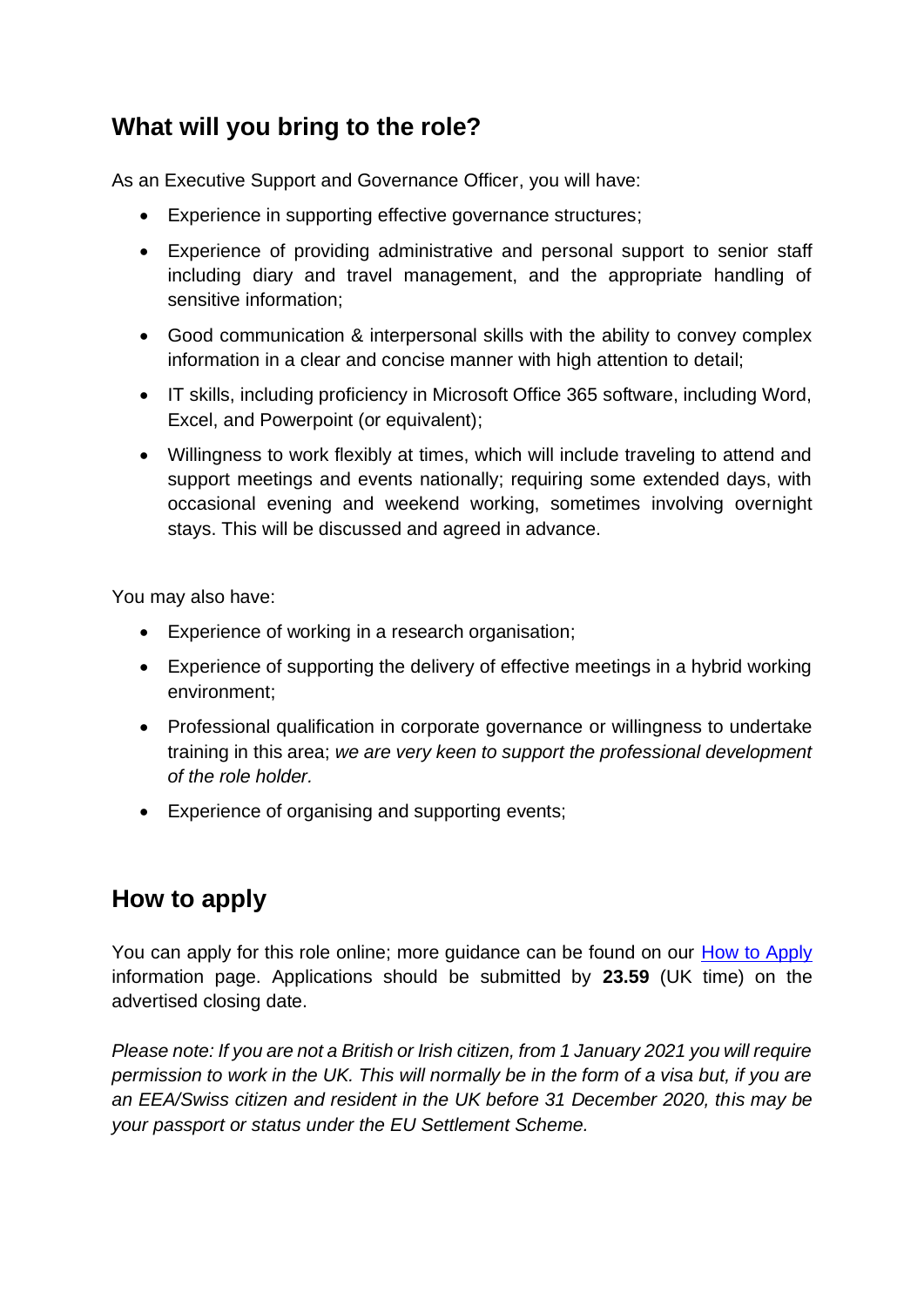# **Contact information**

To explore the post further or for any queries you may have, please contact:

#### **John Eager, NCAS Operations Director**

Email: [john.eager@ncas.ac.uk](mailto:john.eager@ncas.ac.uk)

### **Additional information**

Find out more about the [National Centre for Atmospheric Science](https://ncas.ac.uk/) and [its relationship](https://environment.leeds.ac.uk/institute-climate-atmospheric-science/doc/ncas-research-centre-leeds)  [with the School of Earth and Environment](https://environment.leeds.ac.uk/institute-climate-atmospheric-science/doc/ncas-research-centre-leeds)

Find out more about the [School of Earth and Environment](http://www.see.leeds.ac.uk/home/)

Find out more about the [Faculty of Environment](http://www.environment.leeds.ac.uk/)

Find out more about our [Research and associated facilities.](https://environment.leeds.ac.uk/see-research-innovation)

Find out more about [equality](https://environment.leeds.ac.uk/faculty/doc/equality-inclusion-1) in the Faculty.

#### **A diverse workforce**

As an international research-intensive university, we welcome students and staff from all walks of life and from across the world. We foster an inclusive environment where all can flourish and prosper, and we are proud of our strong commitment to student education. Within the Faculty of Environment we are dedicated to diversifying our community and we welcome the unique contributions that individuals can bring, and particularly encourage applications from, but not limited to Black, Asian and ethnically diverse people; people who identify as LGBT+; and people with disabilities. Candidates will always be selected based on merit and ability.

The Faculty of Environment has received a prestigious Athena SWAN silver award from [Advance HE,](https://www.ecu.ac.uk/equality-charters/athena-swan/) the national body that promotes equality in the higher education sector. This award represents the combined efforts of all schools in the Faculty and shows the positive actions we have taken to ensure that our policies, processes and ethos all promote an equal and inclusive environment for work and study.

#### **Candidates with disabilities**

Information for candidates with disabilities, impairments or health conditions, including requesting alternative formats, can be found on our [Accessibility](https://jobs.leeds.ac.uk/display.aspx?id=1253&pid=0) information page or by getting in touch with us at [disclosure@leeds.ac.uk.](mailto:disclosure@leeds.ac.uk)